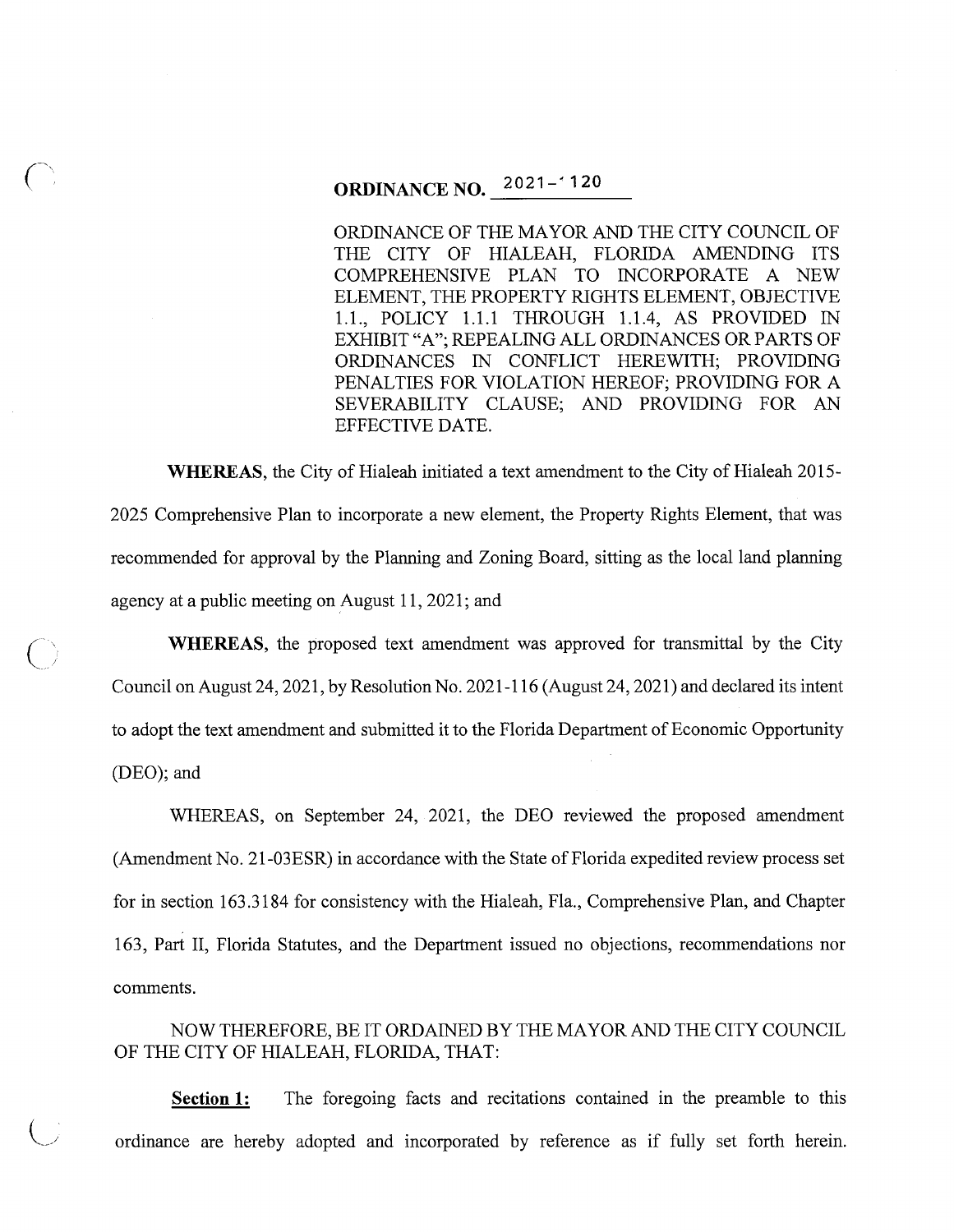## Ordinance No. 2021 - 120 Page 2

**Section 2:** The City of Hialeah 2015-2025 Comprehensive Plan is hereby amended to incorporate a new element, the Property Rights Element and after appropriate comment and public hearing, the Comprehensive Plan shall be amended as provided for in Exhibit "A", which is made a part hereof for all purposes, shall be on the file in the Office of the City Clerk.

#### **Section 3: Repeal of Ordinances in Conflict.**

All ordinances or parts of ordinances in conflict herewith are hereby repealed to the extent of such conflict.

#### **Section 4: Penalties.**

Every person violating any provision of the Code or any ordinance, rule or regulation adopted or issued in pursuance thereof shall be punished by a civil penalty not to exceed \$500.00 within the discretion of the court or administrative tribunal having jurisdiction. Each act of ( ,' violation and each day upon which any such violation shall occur shall constitute a separate offense. In addition to the penalty described above, the City may pursue other remedies such as abatement of nuisance, injunctive relief, administrative adjudication and revocation of licenses or permits.

#### **Section 5: Severability Clause.**

If any phrase, clause, sentence, paragraph or section of this ordinance shall be declared invalid or unconstitutional by the judgment or decree of a court of competent jurisdiction, such invalidity or unconstitutionality shall not affect any of the remaining phrases, clauses, sentences, paragraphs or sections of this ordinance.

#### **Section 6: Effective Date.**

Pursuant to Florida Statutes  $\S163.3184(3)(c)4$  the effective date of this plan amendment shall be thirty-one  $(31)$  days after the state land planning agency notifies the City that the plan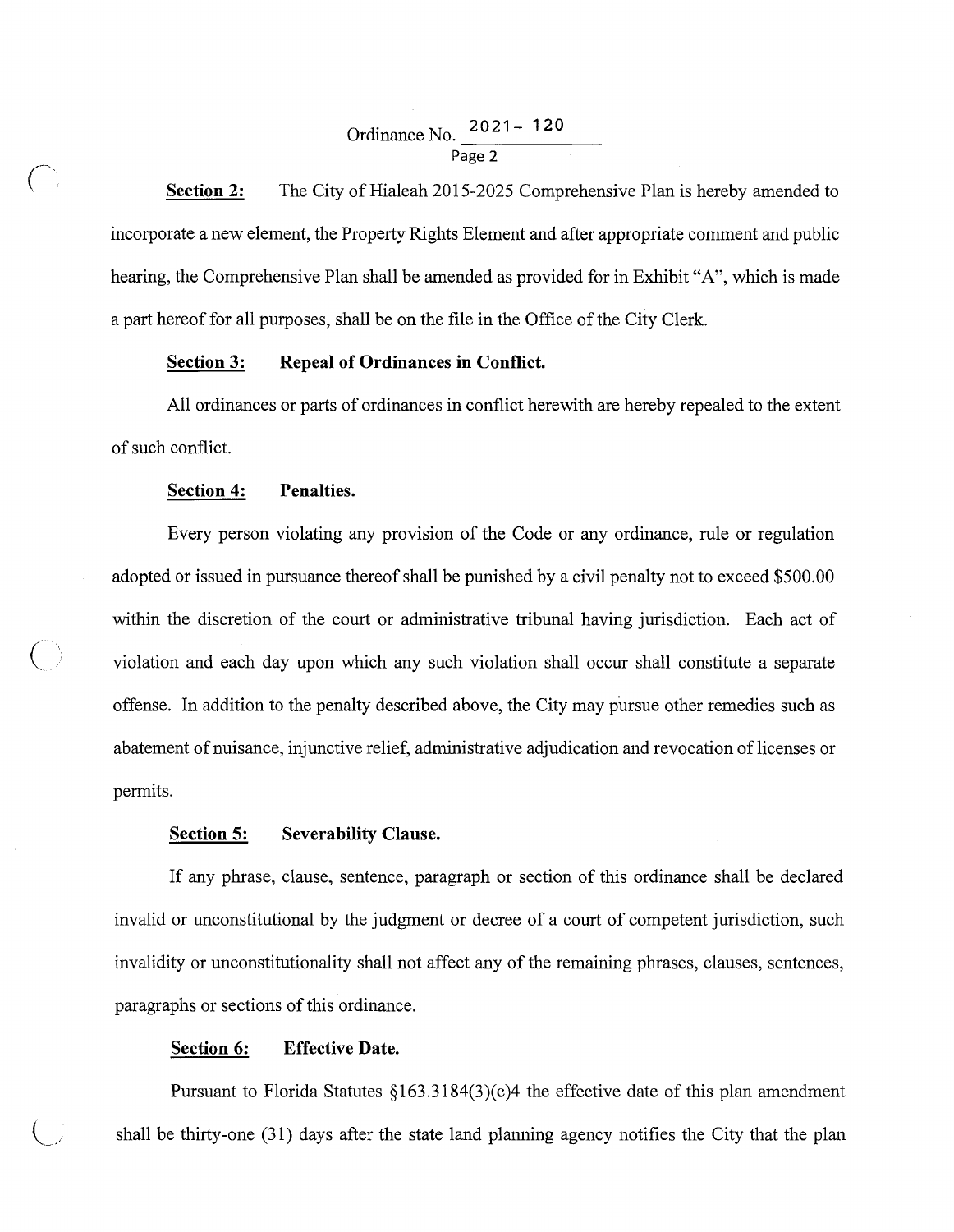### Ordinance No. 2021- 120 Page 2

amendment package is complete or if timely challenged, the date a final order is issued by the land planning agency or Administration Commission finding the amendment in compliance in accordance with section 163 .3184, Florida Statutes, whichever occurs earlier.

PASSED AND ADOPTED this 26 day of October , 2021.

 $\bigwedge$ Uesus Tundidor  $\bigwedge$ 

Council President

Approved on this  $3$  day of  $\sqrt{\circ}$  mbes , 2021. Attest: seas for: Marbelys Fatjo, City Clerk  $\overline{O}$ Approved as form-and-legal-sufficiency: tc Lorena E. Bra City/Attorney S:\DJ\ORDINANCES\properly rights element to comp plan per HB 59.docx

Mayor Carlos Hernandez

Ordinance was adopted by 6-0-1 vote with Councilmembers, Cue-Fuente, De la Rosa, Garcia-Roves, Hernandez, Tundidor, and Zogby voting "Yes" and with Council Vice President Perez absent.